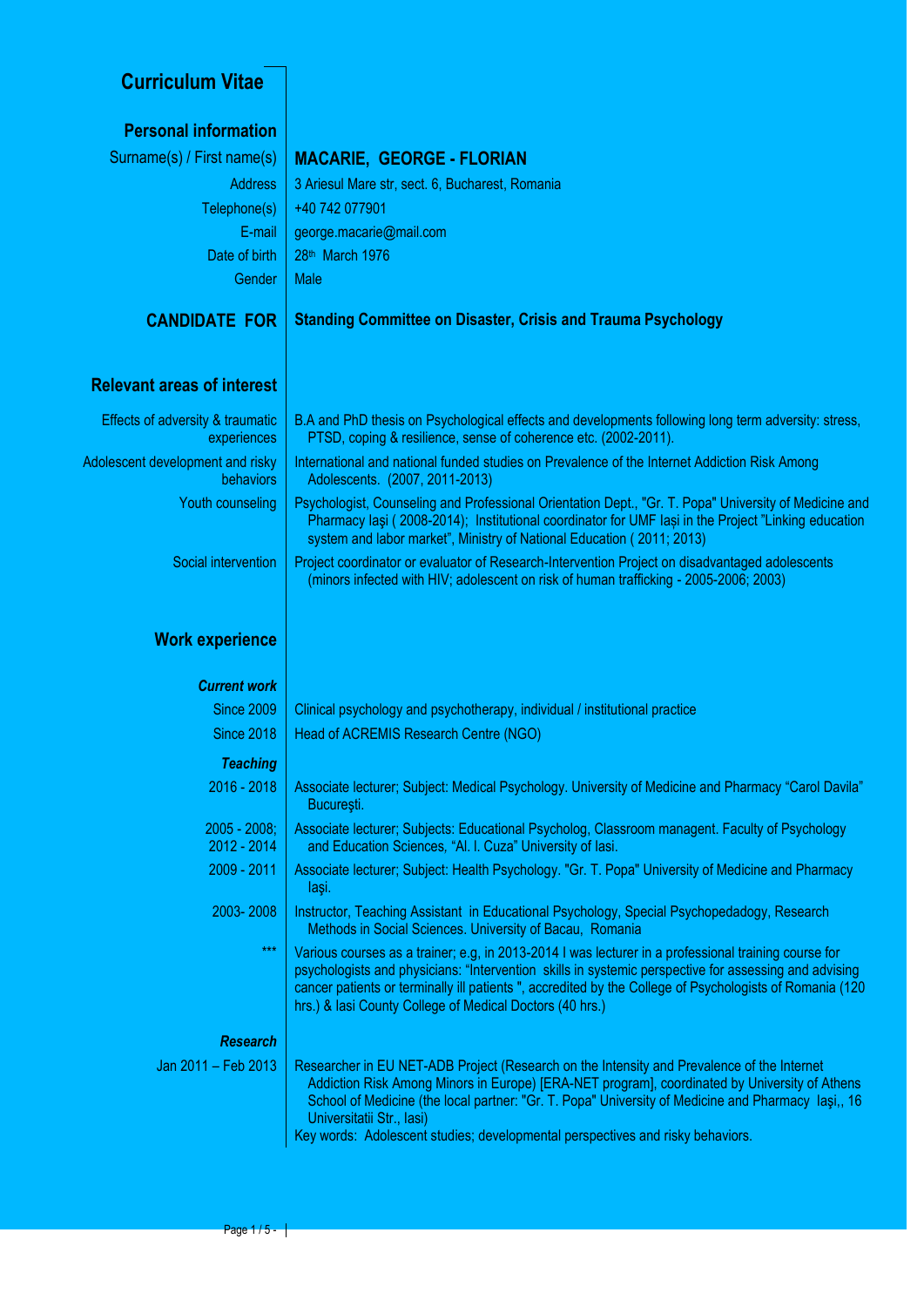| Sept 2010 - Feb 2013                           | Research in the field of health policies for vulnerable populations. Clinical psychologist in an<br>interdisciplinary team studying the access of vulnerable groups and persons for the medical<br>services in Romania, "Gr. T. Popa" University of Medicine and Pharmacy laşi.<br>Key words: Medical and social research; vulnerable populations.                                                                      |
|------------------------------------------------|-------------------------------------------------------------------------------------------------------------------------------------------------------------------------------------------------------------------------------------------------------------------------------------------------------------------------------------------------------------------------------------------------------------------------|
| 2011, 2014                                     | Institutional coordinator for UMF lasi in the Project "Linking education system and labor<br>market"(Managementul corelării sistemului de învățământ cu piața muncii), coordinated by the<br>Ministry of National Education.<br>Key words: Young professionals; Counseling and occupational options.                                                                                                                    |
| 2006 - 2007                                    | Research Assistant in the project "Identifying the risk factors and intervention strategies in social and<br>educational interference of computer use at children and adolescents" Project implemented by "Gr.<br>T. Popa" University of Medicine and Pharmacy laşi. (CNCSIS grant nr. 829).<br>Key words: Adolescent studies; risky behaviors.                                                                         |
| $2005 - 2006$                                  | Evaluator/researcher regarding the social intervention projects implemented by CTY Foundation (lasi)<br>and UNOPA Federation (Bucuresti); (component funded by Global Fund - Romania).<br>Key words: Vulnerable population; Project evaluation / NGO                                                                                                                                                                    |
| Feb 2003 - Jan 2004                            | Project Coordinator in a project designing and implementing a study about the risk of trafficking of the<br>youth between 14-18 years old, "Alternative Sociale" Association, Iasi, Romania (project funded by<br>IREX-USA). Key words: Social Intervention project / NGO                                                                                                                                               |
| <b>Counseling and</b><br>psychotherapy         | Psychologist, Counseling and Professional Orientation Dept., "Gr. T. Popa" University of Medicine and<br>Pharmacy Iași, 2008-2014.                                                                                                                                                                                                                                                                                      |
|                                                | Independent or institutional practice in Psychotherapy, since 2009 (Clinical Hypnosis, competences in<br>Narrative and Cognitive techniques) & Clinical Psychology, since 2008.                                                                                                                                                                                                                                         |
| <b>Education and training</b>                  |                                                                                                                                                                                                                                                                                                                                                                                                                         |
| 2011                                           | PhD in Psychology, Faculty of Psychology and Education Sciences, "Al. I. Cuza" University of lasi<br>Title: Coping styles in prolonged stress situations (Former political prisoners)                                                                                                                                                                                                                                   |
| 2004                                           | M.A. in Social Intervention and Psychotherapy Faculty of Psychology and Education Sciences, "Al. I.<br>Cuza" University of lasi<br>Social Intervention, clinical psychology and Psychotherapy (Ericksonian approach and correlates)                                                                                                                                                                                     |
| 1999 - 2002                                    | B.A. in Psychology, Faculty of Psychology and Education Sciences, "Al. I. Cuza" University of lasi,<br>Psychological diagnosis, Research Methods in Social Sciences and Psychotherapy<br>Thesis title: Long-term psychological effects of political repression in Romania                                                                                                                                               |
| <b>Other studies or mobilities</b><br>programs |                                                                                                                                                                                                                                                                                                                                                                                                                         |
| Sept 2010 - Feb 2013                           | Postdoctoral Researcher (volunteer) in the program "Research in Ethics and health policies for<br>vulnerable populations", in an interdisciplinary team studying the access of vulnerable groups and<br>persons for the medical services in Romania (Methodological design, Sampling, Data collection,<br>Statistical analysis), "Gr. T. Popa" University of Medicine and Pharmacy Iași, 16 Universitatii Str.,<br>lasi |
| Oct 2010 - March 2013                          | Courses in Postdoctoral Program "European Standards for competitive post-doctoral training in the<br>management of advanced research and forensic psychiatric expertise." at Institute of Forensic<br>Medicine/"Gr. T. Popa" University of Medicine and Pharmacy Iași, Human Resources Development<br>Operational Programme, Priority Axis 1, the major area of intervention 1.5                                        |
| Oct 2007- April 2008                           | Research stage at Department of Psychology, University of Savoie, Chambery, France, where I<br>attended the classes "Clinical Psychopathology" and "Research methods of personality"; I also<br>participated at the meetings and research group held by Prof. J.-M. Barthelemy.                                                                                                                                         |
| Dec 2001 - March 2002                          | ERASMUS-SOCRATES mobility at the Faculty of Psychology of the Royal University of Groningen,<br>Netherlands; I attended the classes "Psychology of Personality", "Qualitative research in<br>psychology", "The educational system in the Netherlands" and write the paperwork "Comparative<br>analysis of the special education system in the Netherlands and Romania in the European context'.                         |
|                                                |                                                                                                                                                                                                                                                                                                                                                                                                                         |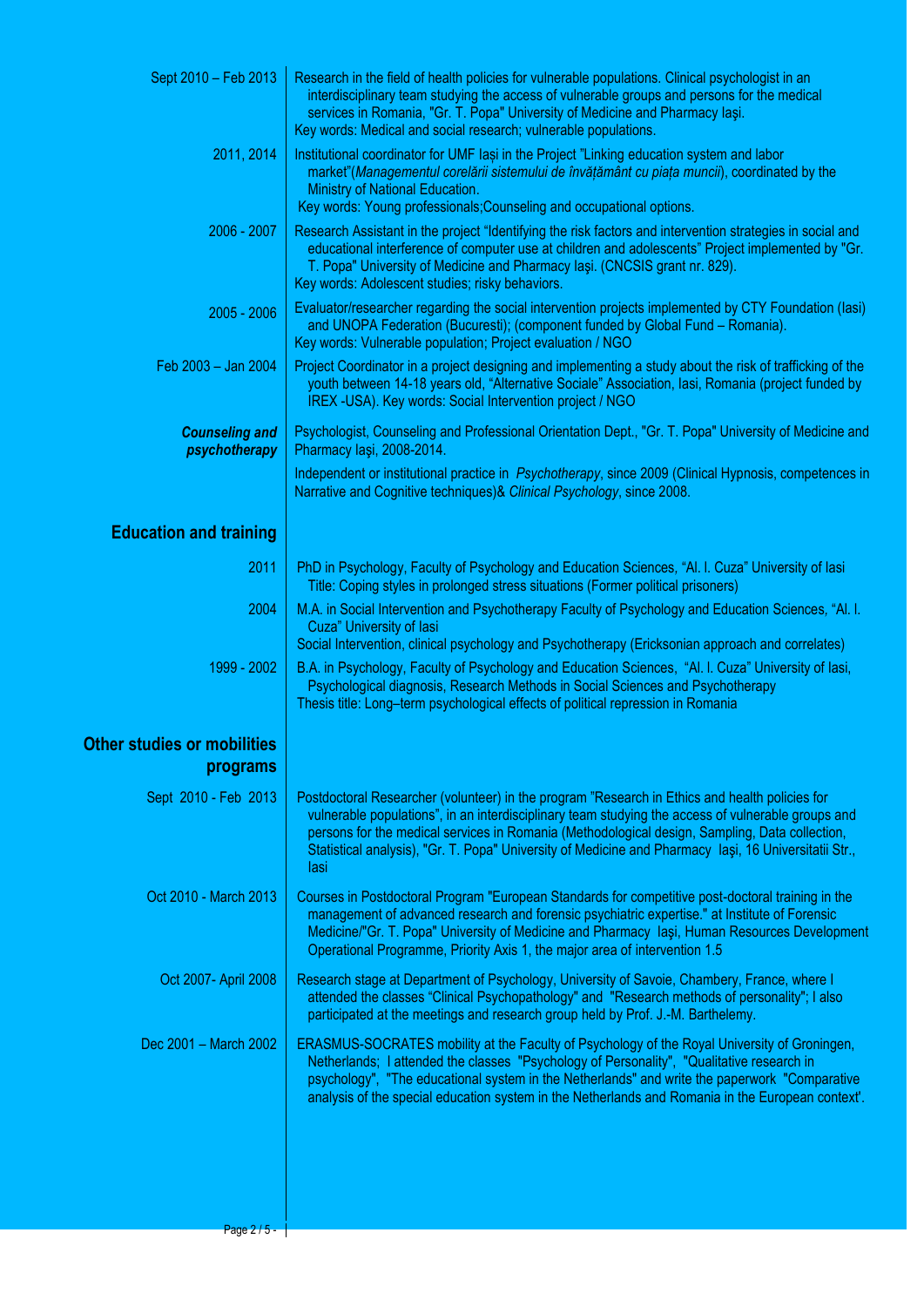| <b>Personal skills and</b><br>competences |                                                                                                                                                                                                                                                                                                                                                                                                                                                                                                                                                                                                                                                                                                                                                                                                                                                                                                                                                                                                                                                                                                                                                                                         |
|-------------------------------------------|-----------------------------------------------------------------------------------------------------------------------------------------------------------------------------------------------------------------------------------------------------------------------------------------------------------------------------------------------------------------------------------------------------------------------------------------------------------------------------------------------------------------------------------------------------------------------------------------------------------------------------------------------------------------------------------------------------------------------------------------------------------------------------------------------------------------------------------------------------------------------------------------------------------------------------------------------------------------------------------------------------------------------------------------------------------------------------------------------------------------------------------------------------------------------------------------|
| Key qualifications                        | Clinical psychological evaluation and diagnosis (Certificate of free practice awarded by the College of<br>Psychologists of Romania, 2008);<br>Design and coordination of the social-psychological projects;<br>Mixed Research models (Qualitative and Quantitative);<br>Instructor and trainer;<br>Psychotherapy (independent practice, certified in 2009);                                                                                                                                                                                                                                                                                                                                                                                                                                                                                                                                                                                                                                                                                                                                                                                                                            |
| <b>Communication skills</b>               | Ability to communicate ideas, goals and standards (with individuals or groups), acquired through<br>training and professional activity (teaching, research projects, individual practice).<br>Ability to communicate in or with diverse organizations (academic institutions, NGOs, research<br>groups), in international environments (EUNET ADB Project; research stage at Université de<br>Savoie, France; ERASMUS mobility at University of Groningen, NL) or in multidisciplinary teams.                                                                                                                                                                                                                                                                                                                                                                                                                                                                                                                                                                                                                                                                                           |
| Organisational / managerial skills        | Ability to design and manage instructional programs, to develop and implement intervention research<br>projects, to coordinate diverse working teams (including volunteers), developed in situations like:<br>- Instructor and lecturer of academic programs (10 years' experience) or life-long learning;<br>- Member of the teams working in different projects (project coordinator, researcher, expert -<br>consultant);<br>- Participant evaluation of the implementation of two projects funded by the Global Fund, Romania<br>$(2005 - 2006);$<br>- Member of Board, lasi Branch of the College of Psychologists (2009 - 2013);<br>- Head of dept., ACREMIS Assoc. (since 2018).                                                                                                                                                                                                                                                                                                                                                                                                                                                                                                 |
| <b>Technical skills</b>                   | Design, implementation and coordination of research programs, acquired in formal studies (PhD,<br>Postdoctoral) and during the research or intervention projects (5 in UMF lasi, 3 in others);<br>Ability to work in interdisciplinary team in research (clinical) or ethical evaluation, acquired during<br>postdoctoral training programs in Ethics and Health Policy (2011-2013) and Forensic Psychiatry<br>(2010-2013), conducted by "Gr. T. Popa " UMF lasi, and respectively lasi Forensic Institute.<br>Ability to develop Teaching programs, acquired as Lecturer (courses of Health Psychology, Classroom<br>Management), or Life-long training program (psychotherapy and clinical intervention in oncology<br>for psychologists and physicians);<br>Computerized analysis of quantitative and qualitative data (using SPSS and NVivo)<br>Basic use of and analysis of biofeedback indicators related to research<br>Use and interpretation of personality/abilities tests for psychological evaluation, certified by the<br>College of Psychologists of Romania (since 2008)<br>Various techniques in counselling and psychotherapy (certified in 2009 as a psychotherapist) |
| <b>Research areas</b>                     | Psychological effects of and reactions to long-term adversity conditions (Stress, coping, resilience)<br>Adolescent development & health (addictive behaviours);<br>Behavioural and lifestyle implications of chronic and terminal illnesses;                                                                                                                                                                                                                                                                                                                                                                                                                                                                                                                                                                                                                                                                                                                                                                                                                                                                                                                                           |
| Spoken languages                          | English (C1/B2), French (B1/B2), Italien (A2/B1)                                                                                                                                                                                                                                                                                                                                                                                                                                                                                                                                                                                                                                                                                                                                                                                                                                                                                                                                                                                                                                                                                                                                        |
| <b>Membership of Professional bodies</b>  | European Health Psychology Society, 2010;<br>College of Psychologists of Romania, 2008;<br>The Romanian Psychologist Association, 2004;                                                                                                                                                                                                                                                                                                                                                                                                                                                                                                                                                                                                                                                                                                                                                                                                                                                                                                                                                                                                                                                 |
| <b>Computer skills and competences</b>    | Advanced user of Microsoft Office™ basic package (Word™, Excel™ and<br>PowerPoint™);<br>Good command of statistical program for data processing SPSS (Statistical Package for Social<br>Sciences), commonly used in studies I have attended in the past 10 years.<br>Basic user of NVivo (software for qualitative statistical analysis)                                                                                                                                                                                                                                                                                                                                                                                                                                                                                                                                                                                                                                                                                                                                                                                                                                                |
| <b>Additional information</b>             | Selected papers and conference presentations<br>References available upon request                                                                                                                                                                                                                                                                                                                                                                                                                                                                                                                                                                                                                                                                                                                                                                                                                                                                                                                                                                                                                                                                                                       |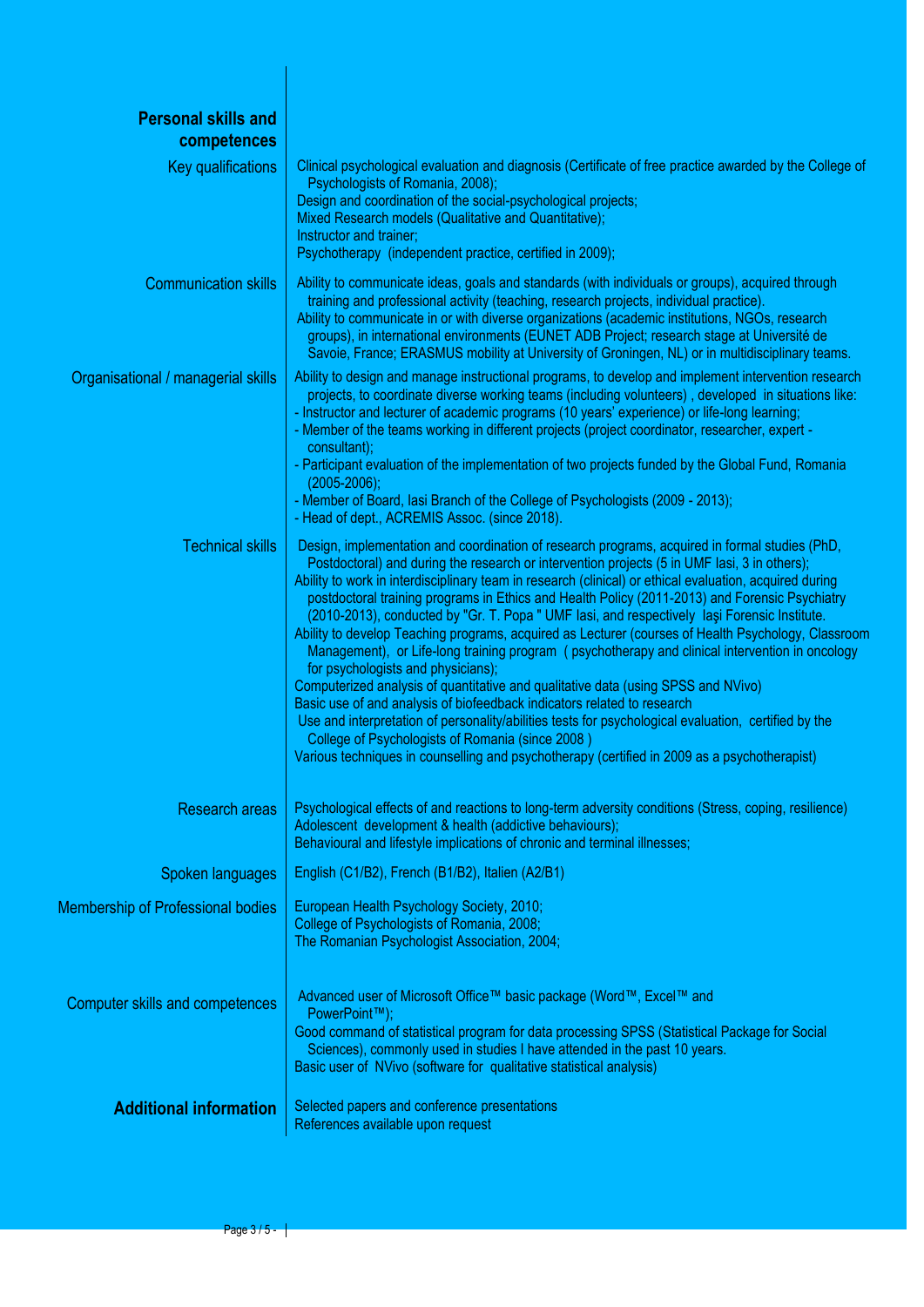#### **Selected papers and conferences**

#### **I. Publications:**

#### **I.1. Book chapters**

- Macarie, G. F., & Tebeanu, A. V. (2019). Addressing research ethics in clinical trials in four of the former communist european countries: A shared responsibility. In A. Sandu, A. Frunza & E. Unguru, Ethics in research practice and innovation (pp. 127-147). Hershey, USA: IGI Global.
- Macarie G. (2014), Comportamentele de tip A și B [Type A and B behaviours]. In I. Dafinoiu & S. Boncu (Eds.), Psihologie socială clinică [Clinical Social Psychology] (pp.198-212), COLLEGIUM, Iași: Polirom. http://www.polirom.ro/catalog/carte/psihologie-sociala-clinica-5363/detalii.html
- · Chele, G.E., Macarie, G., & Ștefănescu, C. (2013), Management of Internet addictive behaviours in adolescents, In Artemis Tsitsika, Mari Janikian, Donald E Greydanus, Hatim A Omar, and Joav Merrick (Eds.), Internet Addiction: A Public Health Concern in Adolescence, Nova Science Publisher, Inc., New York (pp. 141-159). ISBN: 978-1-62618-925-6 (Hard Copy). https://www.novapublishers.com/catalog/product\_info.php?products\_id=42162
- Tebeanu, A.V., Macarie, G.F., & Manea T. (2013). Understanding Mental Health: Existential Situation and Social Attitudes, In George F. McLean, Mihaela Pop (Eds.) Values of the human person. Contemporary challenges, *Romanian Philosophical Studies, VIII, Cultural Heritage and Contemporary Change Series IVA. Eastern and Central European Philosophical Studies, Volume 47*, 281-294. The University of Bucharest, The Council for Research in Values and Philosophy, Washington, ISBN 978-1-56518-284-4 http://www.crvp.org/book/Series04/Master%20-%20Bucharest%20-2011.pdf
- Macarie, G. (2004). Memoria represiunii politice din Romania [Memoirs of political repression in Romania] , in Adrian Neculau (Ed.) Viaţa cotidiană in communism [Daily Life in Communist Era], Iaşi: Polirom, (pp. 306-321). ISBN 973-681-766-0. Link: http://www.polirom.ro/catalog/carte/viata-cotidiana-in-comunism-1707/

## **I.2. Published paper**

- Popa-Velea, O., Diaconescu, L., Mihăilescu, A., Jidveian, P. M., & Macarie, G. (2017). Burnout and Its Relationships with Alexithymia, Stress, and Social Support among Romanian Medical Students: A Cross-Sectional Study. International journal of environmental research and public health, 14(6), 560; doi:10.3390/ijerph14060560
- Tzavela, E.C., Karakitsou, C., Dreier, M., Mavromati, F., Wölfling, K., Halapi, E., Macarie, G., Wójcik, S., Veldhuis, L., Tsitsika, A.K.(2015), Processes discriminating adaptive and maladaptive Internet use among European adolescents highly engaged online. *Journal of adolescence, 40,* 34-47. doi: 10.1016/j.adolescence.2014.12.003. [IF=2.05] http://www.sciencedirect.com/science/article/pii/S0140197114002085
- Radu, M. R., Chirita, R., Borza, L. R., Macarie, G. F., Nuc, G., & Paziuc, L. C. (2015). THE ROLE OF SELF-ESTEEM AND AUTONOMY IN IMPROVING SOCIAL FUNCTIONING IN PATIENTS WITH DEPRESSION: A MATTER OF DIGNITY. *Revista Romana de Bioetica, 13* (1). http://bioetica.ro/index.php/arhiva-bioetica/article/view/888/pdf\_76
- Tsitsika, A., Janikian, M., Schoenmakers, T. M., Tzavela, E. C., Olafsson, K., Wójcik, S, Macarie, G.F., Tzavara, C., Richardson, C. (2014). Internet addictive behavior in adolescence: A cross-sectional study in seven European countries. *Cyberpsychology, Behavior, and Social Networking*, *17* (8), 528-535. [IF=1.84] http://online.liebertpub.com/doi/abs/10.1089/cyber.2013.0382
- Macarie G.F., Diaconu, I.F., Leoveanu, I.H.T., & Tebeanu, A.V. (2014), Domain involvement in personality-type preferences, *Romanian Journal of Artistic Creativity*, *vol.1*(4), pp. 157-159. ISSN (printed): 2327-5707 http://www.addletonacademicpublishers.com/contents-rjac/226 volume-1-4-2013/2044-domain-involvement-in-personality-type-preferences
- Tebeanu, A.V., and Macarie, G.F. (2013), The role of education in mental health. Considerations of professionals from a psychiatric clinic regarding its implications in the process of community integration for former patients*,* EDU-WORLD 2012- Education Facing Contemporary World Issues", *Procedia - Social and Behavioral Sciences* 76 ( 2013 ) 827 – 831
- Dreier, M., Tzavela, E., Wölfling, K., Mavromati, F., Duven, E., Karakitsou, Ch., Macarie, G., Veldhuis, L., Wójcik, S., Halapi, E., Sigursteinsdottir, H., Oliaga, A., Tsitsika, A. (2013). The developemnt of adaptive and maladaptive patterns of internet use among european adolescents at risk for internet addictive behaviors: a grounded theory inquiry. *EUROPEAN PSYCHIATRY 28 (1)*:1. doi: 10.1016/S0924- 9338(13)76643-4 [IF=3.44]
- Macarie, G., Filipescu, R., Tebeanu, A.V. (2013), Framing the Cancer Patients' Life Experiences and Attitudes: a Psychosomatic Approach, *Postmodern Openings, 4*(1), pp.103-116, Lumen, Iaşi, ISSN 2068-0236 (print), ISSN 2069-9387 (electronic) DOI: http://dx.doi.org/10.18662/po/2013.0401.08
- Macarie, G.F., Camelia, D., Tebeanu, A.V., Gavrilovici, O. (2013), Sense of coherence in long-term adversity conditions Where does it help?, LUMEN 2013 International Conference, *Procedia - Social and Behavioral Sciences 92* ( 2013 ), pp. 915 – 919.
- Macarie, G.F., Iordache , A, Ştefănescu, C., Chele, G.E., Tebeanu, A.V. (2013), Adolescents' Internet Use- a Reason of Concern or a Relief?, *Studia UBB Philosophia, Special Issue 2013*, ISSN (print): 1221-8138, ISSN (online): 2065-9407. http://www.studia.ubbcluj.ro/arhiva/abstract\_en.php?editie=PHILOSOPHIA&nr=Special%20Issue&an=2013&id\_art=11489
- Tebeanu, A. V., Macarie, G. F., and Gavrilovici, O. (2012). "Mental health and community reintegration of psychiatric patients in Iasi County. A phenomenological analysis". National Psychological Conference, Brasov, Romania, 6th Edition, 27-29 September 2012, ISBN 978-606-19- 0100-5, pp. 61-66.
- Borza, L. R., Reisberg, B., Macarie, G. F., & Astarastoae, V. (2011). A retrogenic model for detecting abuse of institutionalized people with Alzheimer's disease. *Revista Romana de Bioetica*, *9*(1). ISSN: 1583-5170 http://www.bioetica.ro/index.php/arhiva-bioetica/article/view/189